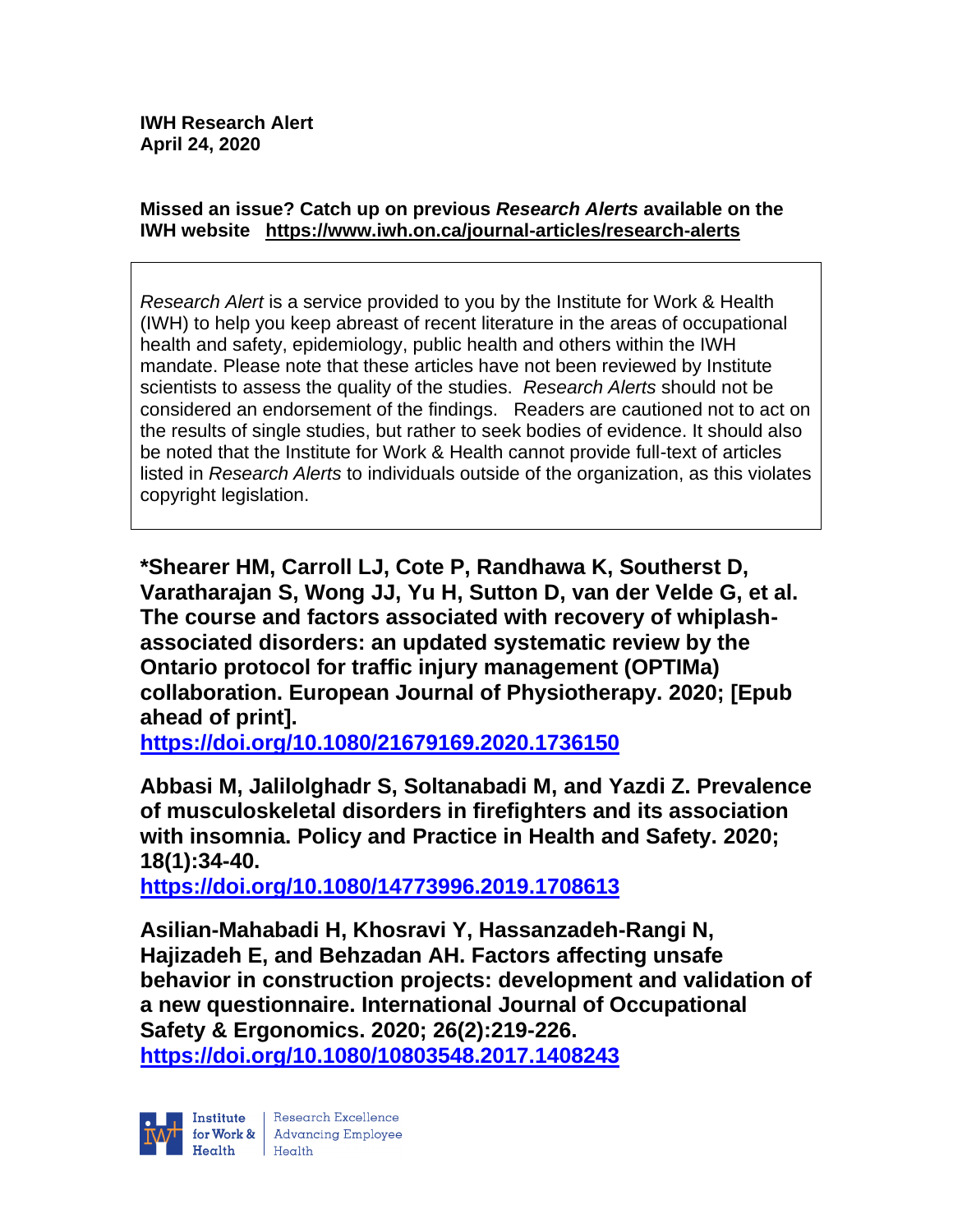Abstract: Introduction. Occupational safety in general, and construction safety in particular, is a complex phenomenon. This study was designed to develop a new valid measure to evaluate factors affecting unsafe behavior in the construction industry. Methods. A new questionnaire was generated from qualitative research according to the principles of grounded theory. Key measurement properties (face validity, content validity, construct validity, reliability and discriminative validity) were examined using qualitative and quantitative approaches. The receiver operating characteristic curve was used to estimate the discriminating power and the optimal cutoff score. Results. Construct validity revealed an interpretable 12-factor structure which explained 61.87% of variance. Good internal consistency (Cronbach's alpha = 0.94) and stability  $(intra-class correlation coefficient = 0.93)$  were found for the new instrument. The area under the curve, sensitivity and specificity were 0.80, 0.80 and 0.75, respectively. The new instrument also discriminated safety performance among the construction sites with different workers' accident histories ( $F = 6.40$ ,  $p < 0.05$ ). Conclusion. The new instrument appears to be a valid, reliable and sensitive instrument that will contribute to investigating the root causes of workers' unsafe behaviors, thus promoting safety performance in the construction industry

**Dhal M. Labor stand: face of precarious migrant construction workers in India. Journal of Construction Engineering and Management. 2020; 146(6):04020048. [https://doi.org/10.1061/\(ASCE\)CO.1943-7862.0001761](https://doi.org/10.1061/(ASCE)CO.1943-7862.0001761)** 

**Hrymak V and de Vries JMA. The development and trial of systematic visual search: a visual inspection method designed to improve current workplace risk assessment practice. Policy and Practice in Health and Safety. 2020; 18(1):9-24. <https://doi.org/10.1080/14773996.2019.1708615>** 

**Hussain R, Pedro A, Lee DY, Pham HC, and Park CS. Impact of safety training and interventions on training-transfer: targeting migrant construction workers. International Journal of Occupational Safety & Ergonomics. 2020; 26(2):272-284. <https://doi.org/10.1080/10803548.2018.1465671>** 

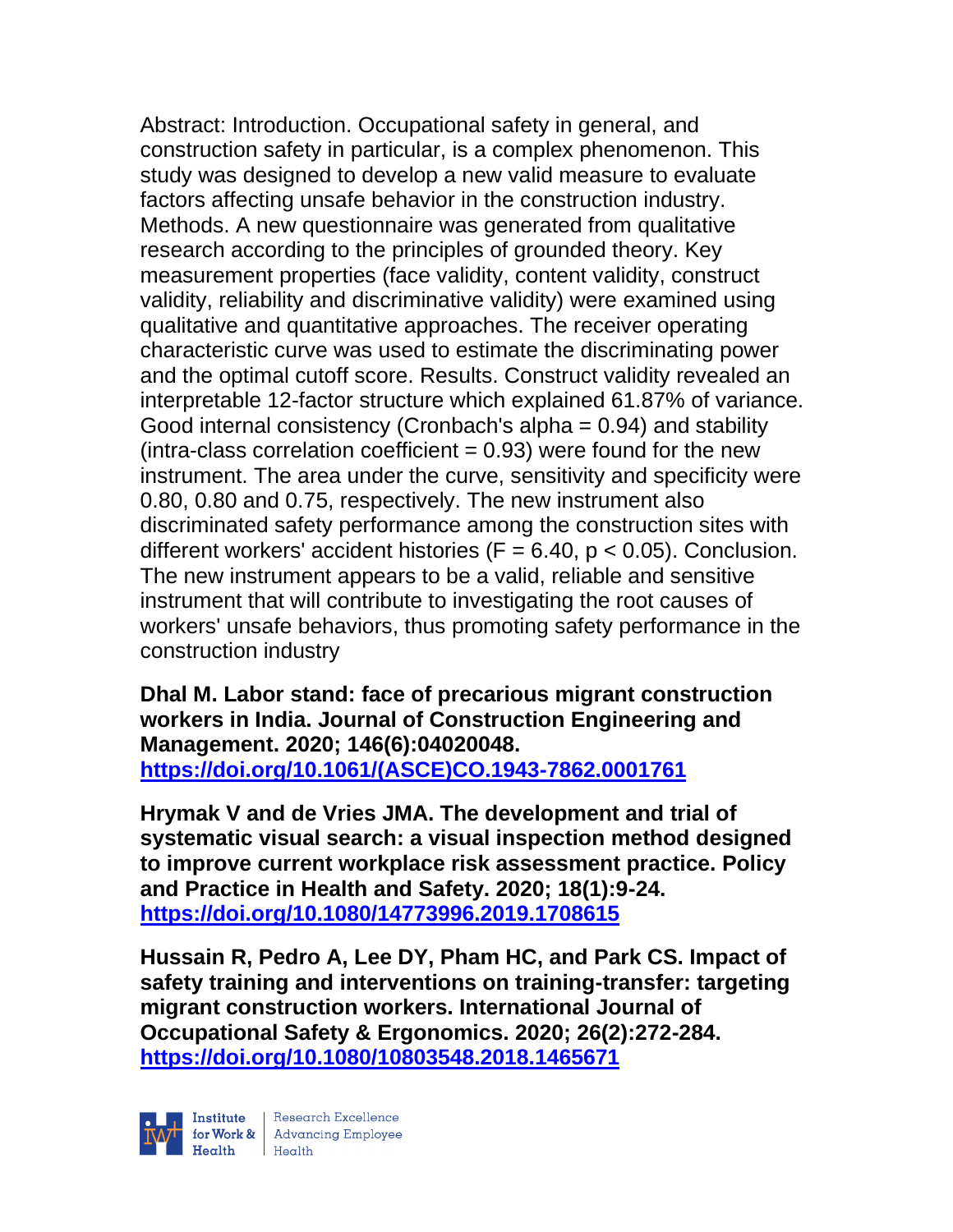Abstract: Despite substantial efforts to improve construction safety training, the accident rate of migrant workers is still high. One of the primary factors contributing to the inefficacy of training includes information delivery gaps during training sessions (knowledgetransfer). In addition, there is insufficient evidence that these training programmes alone are effective enough to enable migrant workers to transfer their skills to the jobsite (training-transfer). This research attempts to identify and evaluate additional interventions to improve the transfer of acquired knowledge to the workplace. For this purpose, this study presents the first known experimental effort to assess the effect of interventions on migrant work groups in a multinational construction project in Qatar. Data analysis reveals that the adoption of training programmes with the inclusion of interventions significantly improves training-transfer. Construction safety experts can leverage the findings of this study to enhance training-transfer by increasing workers' safety performance and hazard identification ability

## **Karkkainen S, Silventoinen K, Svedberg P, and Ropponen A. Life events as predictors for disability pension due to musculoskeletal diagnoses: a cohort study of Finnish twins. International Archives of Occupational and Environmental Health. 2020; 93(4):469-478.**

**<https://doi.org/10.1007/s00420-019-01505-5> [open access]** Abstract: PURPOSE: Musculoskeletal diagnoses (MSD) are one of the largest diagnostic groups for disability pensions (DP). This study investigated the associations between life events and DP due to MSD, considering sociodemographic, health, and familial factors. METHODS: The study sample included 18,530 Finnish twins, 24-64 years old at baseline, who responded to a questionnaire in 1981 including a 21-item life event inventory. Information on DP with diagnosis codes (ICD codes: M00-M99) were obtained from the official national pension registers. Life events were divided into family- and work-related events. "Positive change in life" was analyzed separately. Cox proportional hazards models were used to calculate hazard ratios (HR) with 95% confidence intervals (CI). RESULTS: During the follow-up of 23 years, 1273 (7%) individuals were granted DP due to MSD. In discordant pair analysis, familyrelated events (>/= 4 events) increased (HR 1.63, 95% CI 1.31, 2.03)

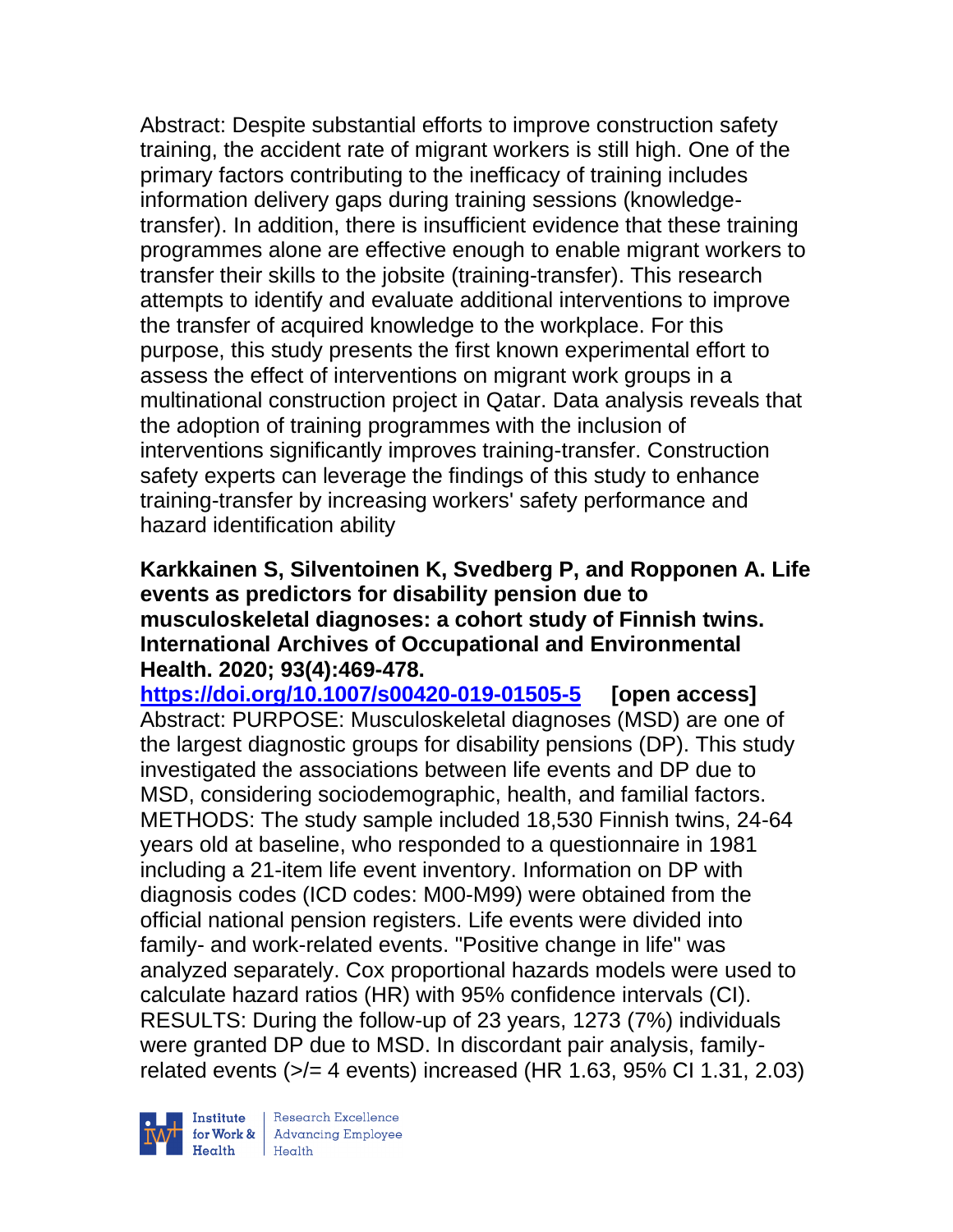and the absence of such events decreased (HR 0.68, 95% CI 0.48, 0.95) the risk of DP due to MSD. For work-related events (>/= 3 events), the risk estimates were non-significant when controlling for familial factors. Having had a positive change in life decreased the risk of DP due to MSD (HR 0.79, 95% CI 0.65, 0.96) while controlling for familial confounding, but were non-significant in the full model controlling for various covariates (HR 0.91, 95% CI 0.75, 1.12). CONCLUSIONS: The associations between life events and the risk of DP due to MSD are complex and potentially affected by familial and other confounding factors including sociodemographics and health

## **Lallukka T, Hiilamo A, Oakman J, Manty M, Pietilainen O, Rahkonen O, et al. Recurrent pain and work disability: a record linkage study. International Archives of Occupational and Environmental Health. 2020; 93(4):421-432. <https://doi.org/10.1007/s00420-019-01494-5> [open access]** Abstract: PURPOSE: We examined the associations between recurrent single- and multisite pain and incident sickness absence (SA) of different lengths and the risk of disability pension (DP). METHODS: The data were derived from the Finnish Helsinki Health Study. Pain measures were recorded for panel 1 in 2000/2 and 2007, and for panel 2 in 2007 and 2012 (altogether 3191 employees). SA data were obtained from the employer's personnel register and DP events from the Finnish Centre for Pensions. Negative binomial regression models with generalized estimation equations were used to model the incidence of self-certified short- (1-3 days), and medically certified medium- (4-14 days) and long-term (more than 14 days) SA episodes. Cox regression models were fitted for the associations between pain and all-cause DP and competing risk models for DP by diagnostic groups. Social and health-related covariates were adjusted for. RESULTS: Recurrent pain was associated with short-, medium- and long-term SA. Additionally, recurrent single- and multisite pain increased the risk of long-term SA. Recurrent single or multisite pain was further associated with an increased risk of DP, while a single instance of pain did not increase the risk. CONCLUSIONS: These results suggest that recurrent pain is a robust determinant of subsequent SA and DP risk. Improved understanding of determinants of recurrent pain is needed to inform



| Research Excellence for Work & Advancing Employee<br>Health Health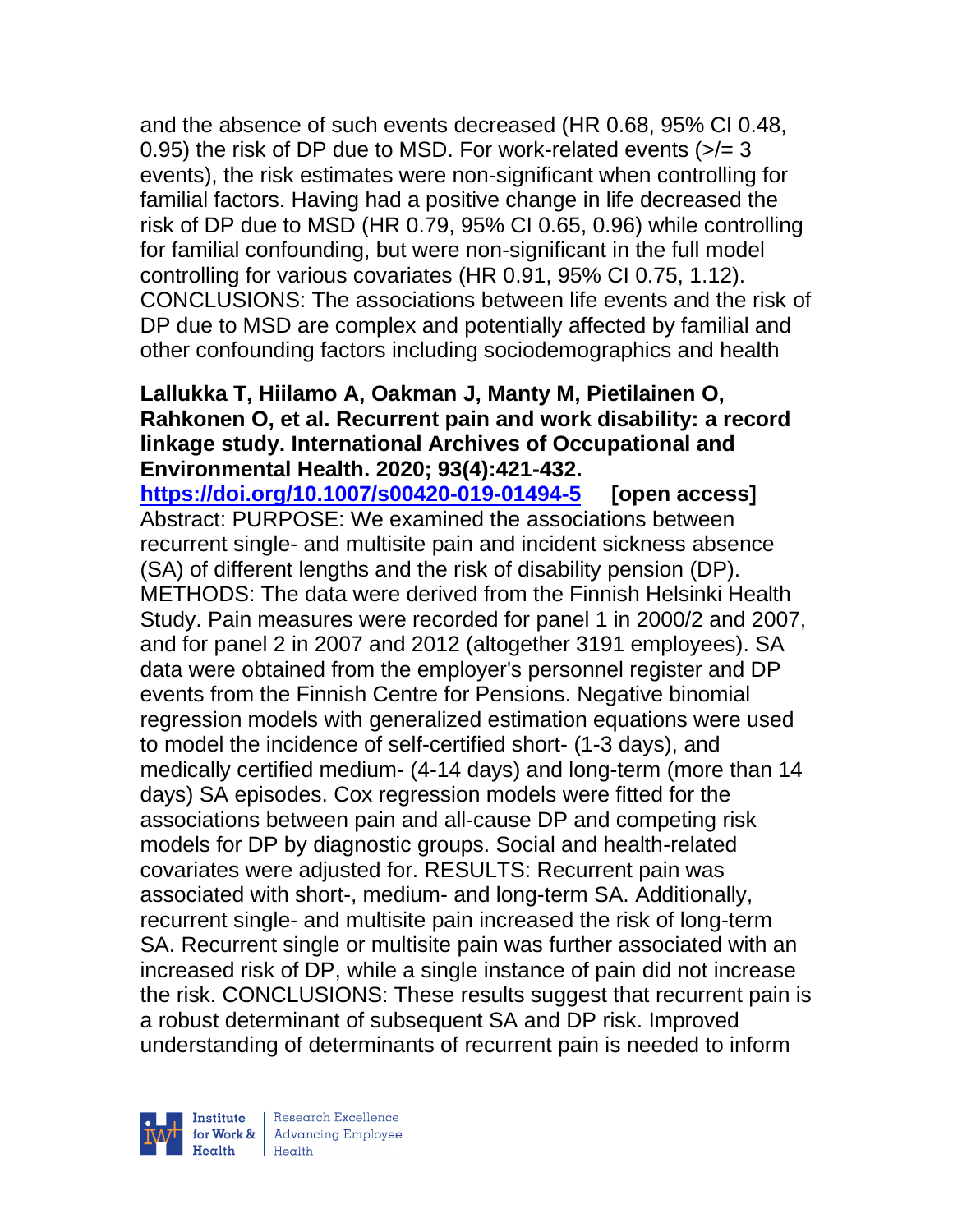the development of targeted measures to reduce SA and premature exit from employment

# **Nazerian R, Korhan O, and Shakeri E. Work-related musculoskeletal discomfort among heavy truck drivers. International Journal of Occupational Safety & Ergonomics. 2020; 26(2):233-244.**

# **<https://doi.org/10.1080/10803548.2018.1433107>**

Abstract: Background. Heavy truck drivers are exposed to various psychological, psychosocial and physiological factors, some of which can cause musculoskeletal discomfort in different body regions. Purpose. This study aims to investigate the correlation between different factors of musculoskeletal discomfort in heavy truck drivers. Methods. A cross-sectional study design was applied. A total of 384 participants were interviewed using an updated version of the Nordic musculoskeletal questionnaire. While hypothesis testing was used to assess the association of different factors in musculoskeletal discomfort, logistic regression was applied to explore different correlations among questions of the survey. Results. The results demonstrate that hours of exposure to vibration were associated with discomfort in the neck and shoulders ( $p < 0.001$ ). This relationship was not statistically significant in the lower back area ( $p = 0.300$ ). Additionally, 19 equations, their correlations and their odds ratios were formulated with Nagelkerke R(2) > 0.05. Conclusion. Fifty-seven percent of the drivers were suffering from discomfort in their lower back region. Moreover, seat comfort was found to be highly correlated with discomfort in the neck, shoulder and upper back areas. Additionally, with aging the likelihood of experiencing discomfort in the neck, upper back and knees is increased

**Nioi A, Wendelboe-Nelson C, Cowan S, Cherrie M, Rashid S, Cowie H, et al. Nudging construction workers towards better sun-safety behaviour: summary of the evidence for practitioners. Policy and Practice in Health and Safety. 2020; 18(1):25-33.** 

**<https://doi.org/10.1080/14773996.2019.1708614>** 

**Peng L and Chan AHS. Adjusting work conditions to meet the declined health and functional capacity of older construction** 

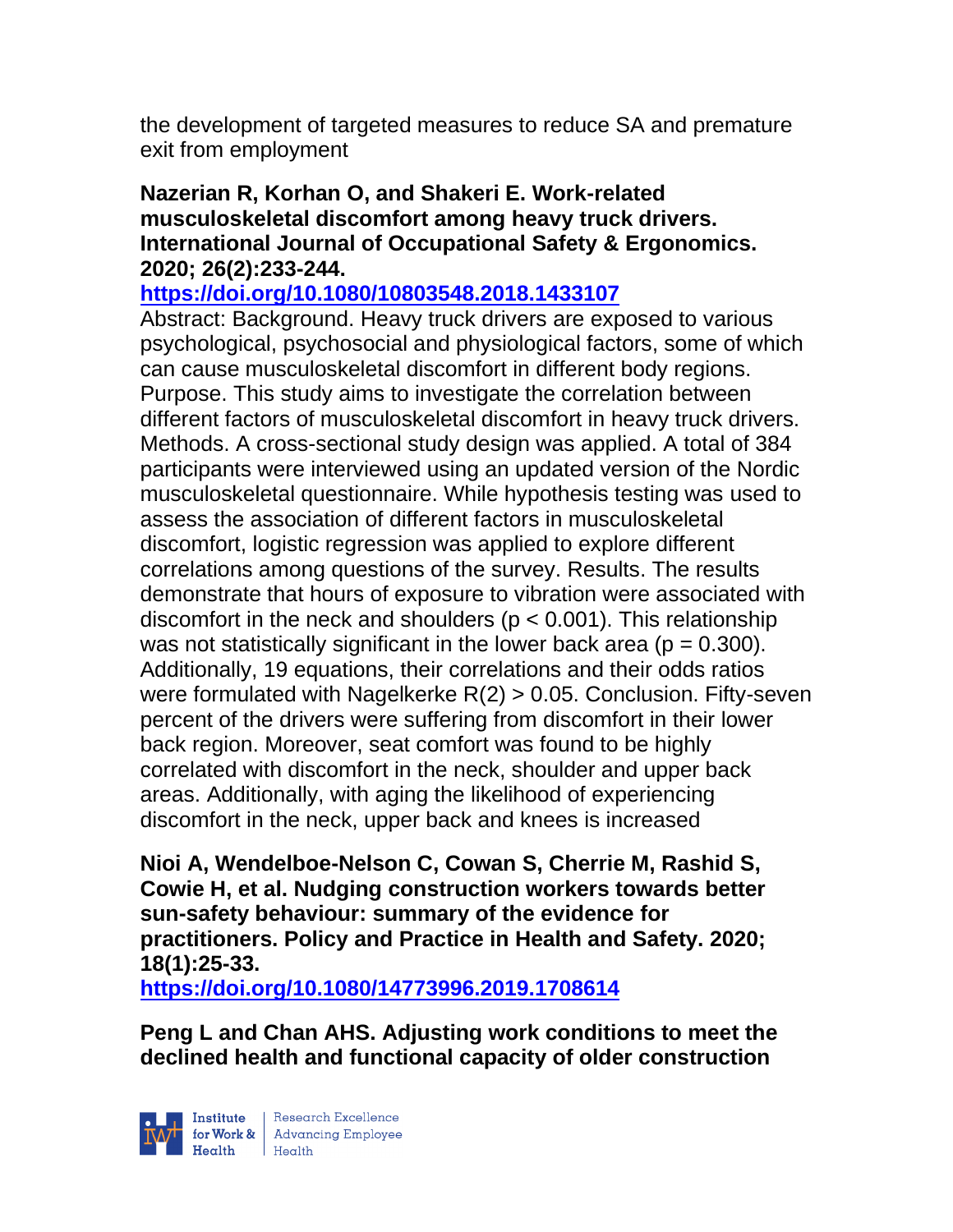**workers in Hong Kong. Safety Science. 2020; 127:104711. <https://doi.org/10.1016/j.ssci.2020.104711>** 

**Phatak D and Jia B. Improving sitting postures: a pilot intervention using a wearable posture support system. IISE Transactions on Occupational Ergonomics and Human Factors. 2020; 8(1):20-26.** 

**<https://doi.org/10.1080/24725838.2020.1726841>** 

# **van der Put AC, Mandemakers JJ, de Wit JBF, and van der Lippe T. Worksite health promotion and social inequalities in health. SSM - Population Health. 2020; 10:100543.**

**<https://doi.org/10.1016/j.ssmph.2020.100543> [open access]** Abstract: It is well-documented that higher educated employees have better health than the lower educated. The workplace has been put forward as a contributor to this inequality. We extend previous work on workplace characteristics that could influence employee health by asking to what extent workplace health promotion (WHP) can account for the relation between education and health. Two ways in which WHP may relate to health inequalities are addressed: higher educated employees may be more likely to use WHP than lower educated employees and the effect of WHP on health may be stronger for higher educated than for lower educated employees. Using data from the European Sustainable Workforce Survey which contains information on over 11000 employees in 259 organisations, we test whether three types of WHP mediate or moderate the relation between education and health: healthy menus, sports facilities and health checks. We find that higher educated employees are in better health and that use of WHP positively relates to health. Use of healthy menus and sports facilities in the workplace can contribute to increasing health inequalities, as lower educated employees are less likely to make use of these. Health checks could contribute to diminishing health inequalities, as lower educated employees are more likely to use them compared to higher educated employees. The effect of WHP is not contingent on education. We advise stimulating lower educated employees to make more use of WHP, which can contribute to decreasing health inequalities

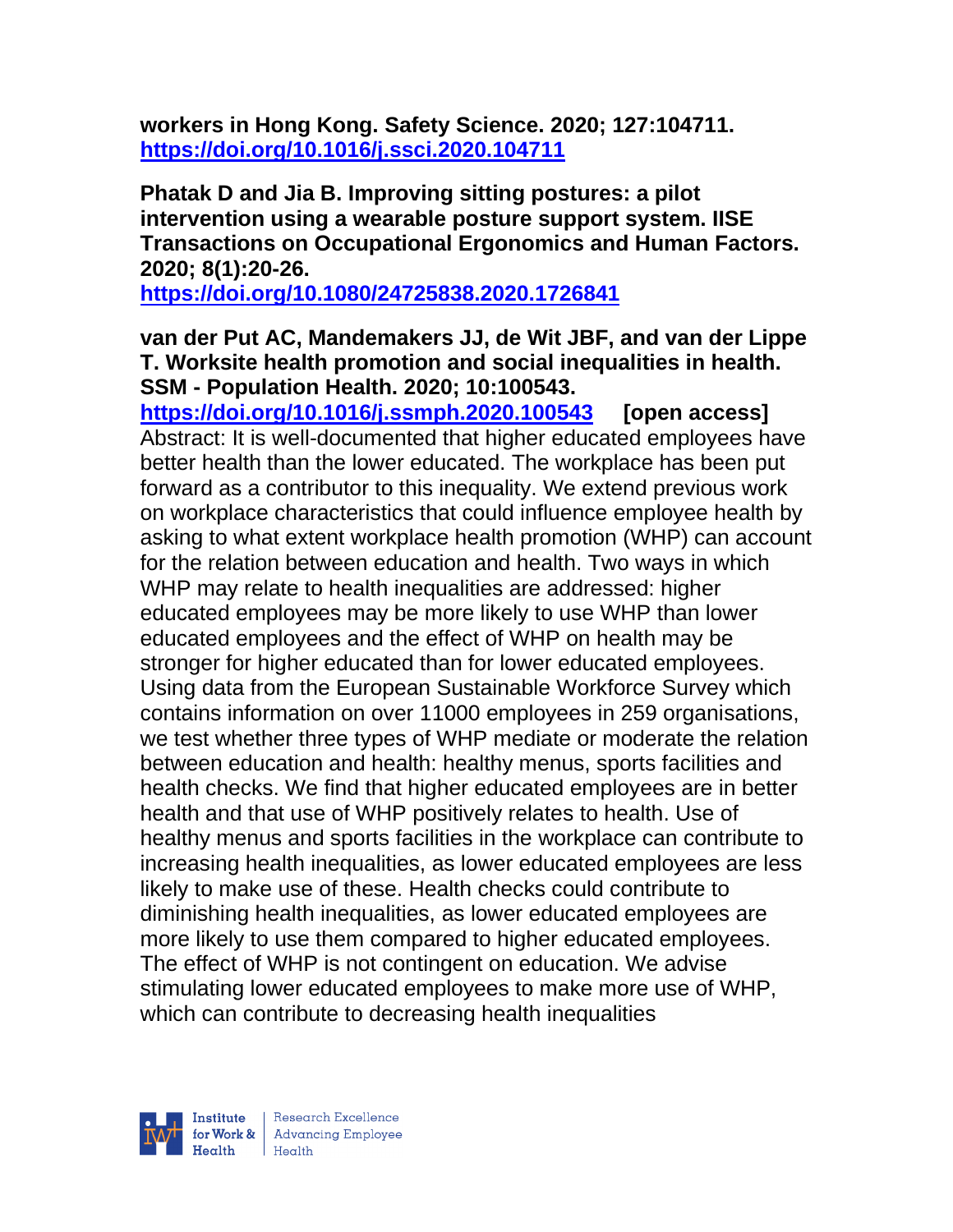**Qureshi SM, Purdy N, and Neumann WP. Development of a methodology for healthcare system simulations to quantify nurse workload and quality of care. IISE Transactions on Occupational Ergonomics and Human Factors. 2020; 8(1):27-41. <https://doi.org/10.1080/24725838.2020.1736692>** 

# **Rose LM, Eklund J, Nord Nilsson L, Barman L, and Lind CM. The RAMP package for MSD risk management in manual handling: freely accessible tool, with website and training courses. Applied Ergonomics. 2020; 86:103101.**

**<https://doi.org/10.1016/j.apergo.2020.103101> [open access]** Abstract: In this paper the RAMP Package is presented with the objective to facilitate the application of the RAMP tool to systematically manage MSD risks. The package consists of the RAMP tool (Risk Assessment and Management tool for manual handling Proactively), the RAMP website, and free, globally available online, training courses (MOOCs). An Action module used for managing identified MSD risks is introduced. The tool, encompassing a wide range of risks, is applicable to the whole risk management process. Furthermore, RAMP is openly available for download, and free to use. The RAMP tool and training materials were developed using a participative iterative methodology including researchers and practitioners. RAMP was downloaded in 86 countries in the first 26 months since its' launch and over 2400 learners from high-, middleand low-income countries have joined the MOOCs. The RAMP Package meets organisations' needs for an accessible, comprehensive risk assessment and management tool.

## **Taylor LK, Tong X, and Maxwell SE. Evaluating supplemental samples in longitudinal research: replacement and refreshment approaches. Multivariate Behavioral Research. 2020; 55(2):277- 299.**

# **<https://doi.org/10.1080/00273171.2019.1628694>**

Abstract: Despite the wide application of longitudinal studies, they are often plagued by missing data and attrition. The majority of methodological approaches focus on participant retention or modern missing data analysis procedures. This paper, however, takes a new approach by examining how researchers may supplement the sample with additional participants. First, refreshment samples use the same